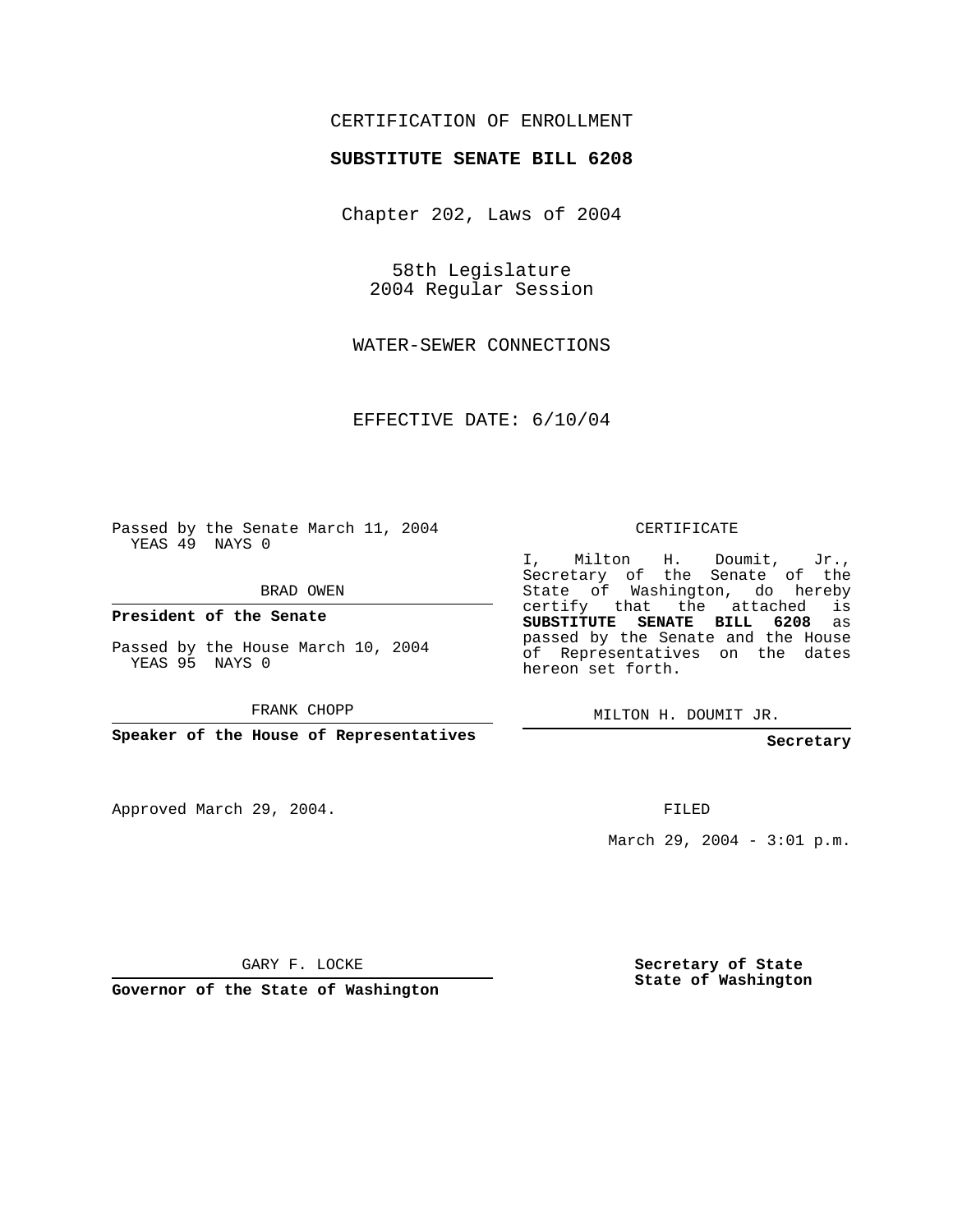## **SUBSTITUTE SENATE BILL 6208** \_\_\_\_\_\_\_\_\_\_\_\_\_\_\_\_\_\_\_\_\_\_\_\_\_\_\_\_\_\_\_\_\_\_\_\_\_\_\_\_\_\_\_\_\_

\_\_\_\_\_\_\_\_\_\_\_\_\_\_\_\_\_\_\_\_\_\_\_\_\_\_\_\_\_\_\_\_\_\_\_\_\_\_\_\_\_\_\_\_\_

AS AMENDED BY THE HOUSE

Passed Legislature - 2004 Regular Session

## **State of Washington 58th Legislature 2004 Regular Session**

**By** Senate Committee on Government Operations & Elections (originally sponsored by Senators Roach, Kastama and McCaslin)

READ FIRST TIME 01/29/04.

 AN ACT Relating to temporary water-sewer connections; and amending RCW 57.08.005.

BE IT ENACTED BY THE LEGISLATURE OF THE STATE OF WASHINGTON:

 **Sec. 1.** RCW 57.08.005 and 2003 c 394 s 5 are each amended to read as follows:

A district shall have the following powers:

 (1) To acquire by purchase or condemnation, or both, all lands, property and property rights, and all water and water rights, both within and without the district, necessary for its purposes. The right of eminent domain shall be exercised in the same manner and by the same procedure as provided for cities and towns, insofar as consistent with this title, except that all assessment or reassessment rolls to be prepared and filed by eminent domain commissioners or commissioners appointed by the court shall be prepared and filed by the district, and the duties devolving upon the city treasurer are imposed upon the 16 county treasurer;

 (2) To lease real or personal property necessary for its purposes for a term of years for which that leased property may reasonably be needed;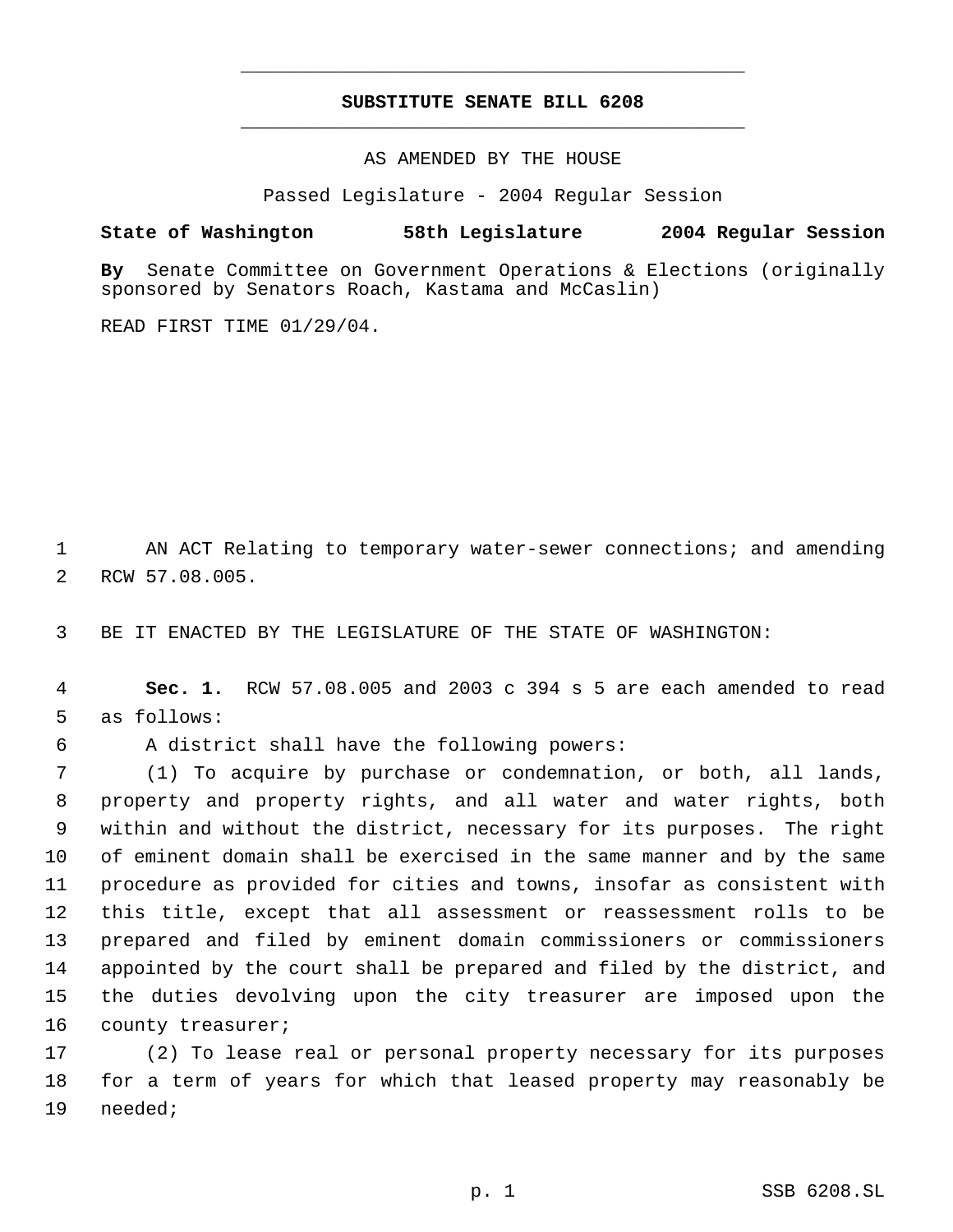(3) To construct, condemn and purchase, add to, maintain, and supply waterworks to furnish the district and inhabitants thereof and any other persons, both within and without the district, with an ample supply of water for all uses and purposes public and private with full authority to regulate and control the use, content, distribution, and price thereof in such a manner as is not in conflict with general law and may construct, acquire, or own buildings and other necessary district facilities. Where a customer connected to the district's system uses the water on an intermittent or transient basis, a district may charge for providing water service to such a customer, regardless of the amount of water, if any, used by the customer. District waterworks may include facilities which result in combined water supply and electric generation, if the electricity generated thereby is a byproduct of the water supply system. That electricity may be used by the district or sold to any entity authorized by law to use or distribute electricity. Electricity is deemed a byproduct when the electrical generation is subordinate to the primary purpose of water supply. For such purposes, a district may take, condemn and purchase, acquire, and retain water from any public or navigable lake, river or watercourse, or any underflowing water, and by means of aqueducts or pipeline conduct the same throughout the district and any city or town therein and carry it along and upon public highways, roads, and streets, within and without such district. For the purpose of constructing or laying aqueducts or pipelines, dams, or waterworks or other necessary structures in storing and retaining water or for any other lawful purpose such district may occupy the beds and shores up to the high water mark of any such lake, river, or other watercourse, and may acquire by purchase or condemnation such property or property rights or privileges as may be necessary to protect its water supply from pollution. For the purposes of waterworks which include facilities for the generation of electricity as a byproduct, nothing in this section may be construed to authorize a district to condemn electric generating, transmission, or distribution rights or facilities of entities authorized by law to distribute electricity, or to acquire 35 such rights or facilities without the consent of the owner;

 (4) To purchase and take water from any municipal corporation, private person, or entity. A district contiguous to Canada may contract with a Canadian corporation for the purchase of water and for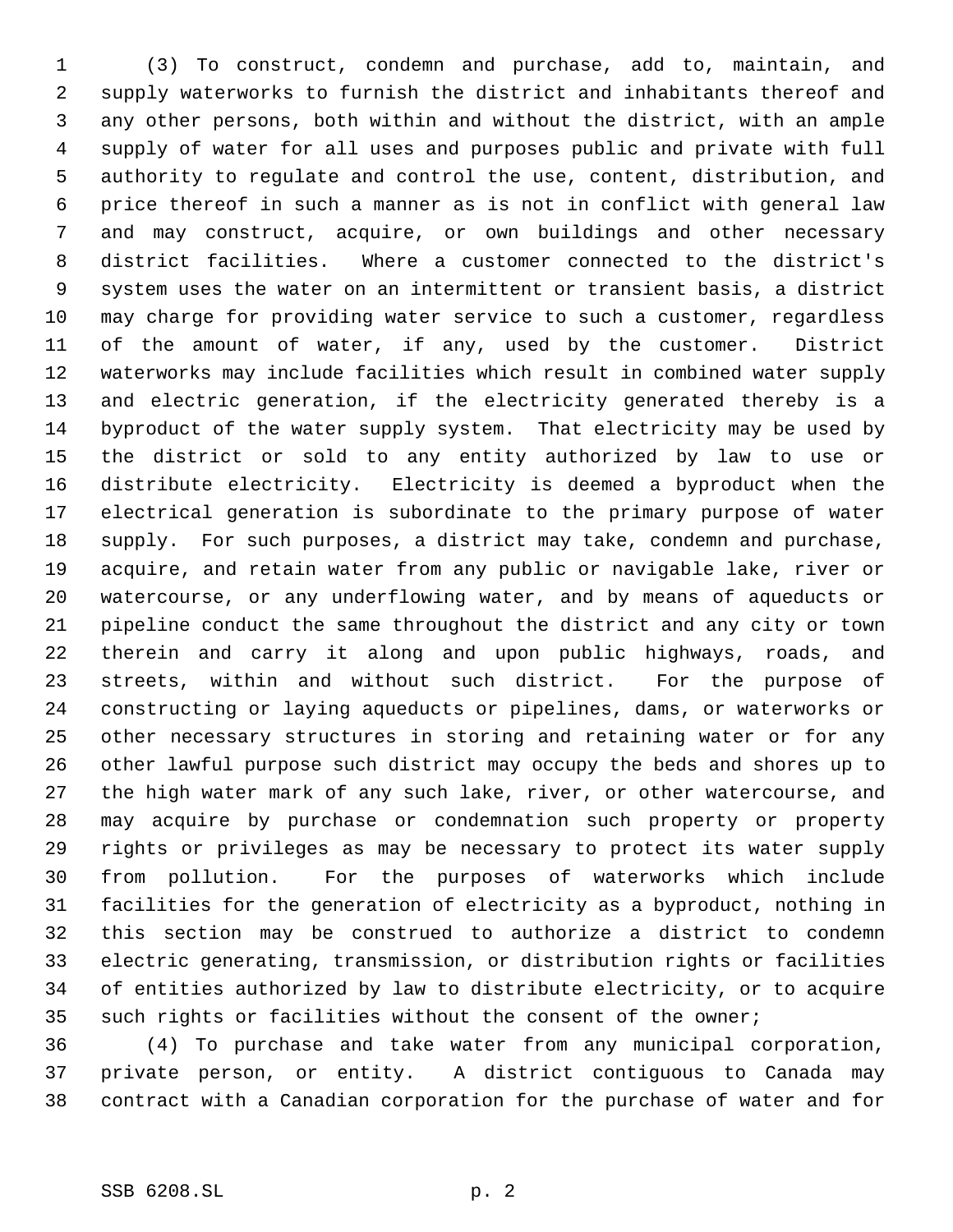the construction, purchase, maintenance, and supply of waterworks to furnish the district and inhabitants thereof and residents of Canada with an ample supply of water under the terms approved by the board of commissioners;

 (5) To construct, condemn and purchase, add to, maintain, and operate systems of sewers for the purpose of furnishing the district, the inhabitants thereof, and persons outside the district with an adequate system of sewers for all uses and purposes, public and private, including but not limited to on-site sewage disposal facilities, approved septic tanks or approved septic tank systems, on- site sanitary sewerage systems, inspection services and maintenance services for private and public on-site systems, point and nonpoint water pollution monitoring programs that are directly related to the sewerage facilities and programs operated by a district, other facilities, programs, and systems for the collection, interception, treatment, and disposal of wastewater, and for the control of pollution from wastewater with full authority to regulate the use and operation thereof and the service rates to be charged. Under this chapter, after July 1, 1998, any requirements for pumping the septic tank of an on- site sewage system should be based, among other things, on actual measurement of accumulation of sludge and scum by a trained inspector, trained owner's agent, or trained owner. Training must occur in a program approved by the state board of health or by a local health officer. Sewage facilities may include facilities which result in combined sewage disposal or treatment and electric generation, except that the electricity generated thereby is a byproduct of the system of sewers. Such electricity may be used by the district or sold to any entity authorized by law to distribute electricity. Electricity is deemed a byproduct when the electrical generation is subordinate to the primary purpose of sewage disposal or treatment. For such purposes a district may conduct sewage throughout the district and throughout other political subdivisions within the district, and construct and lay sewer pipe along and upon public highways, roads, and streets, within and without the district, and condemn and purchase or acquire land and rights of way necessary for such sewer pipe. A district may erect sewage treatment plants within or without the district, and may acquire, by purchase or condemnation, properties or privileges necessary to be had to protect any lakes, rivers, or watercourses and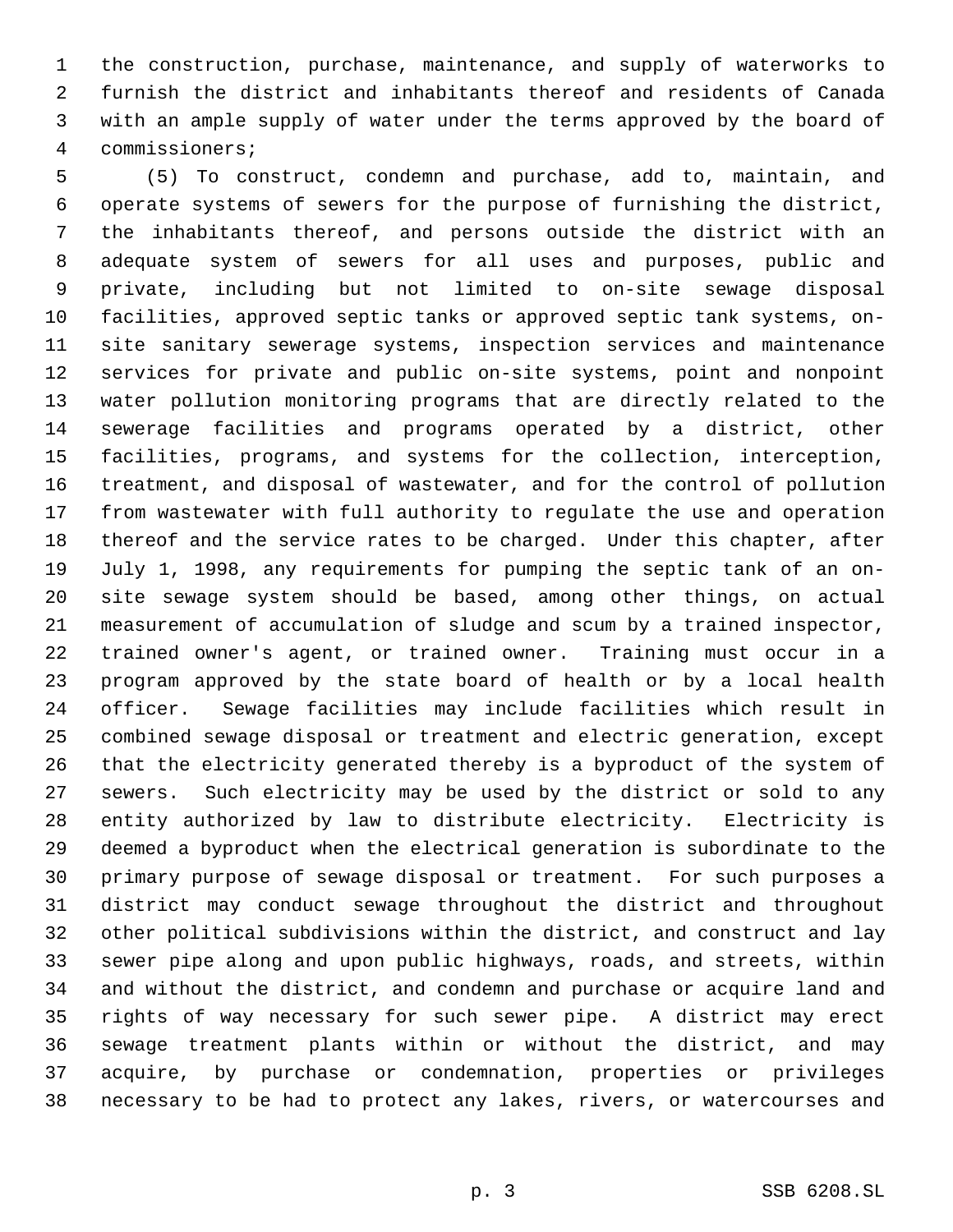also other areas of land from pollution from its sewers or its sewage treatment plant. For the purposes of sewage facilities which include facilities that result in combined sewage disposal or treatment and electric generation where the electric generation is a byproduct, nothing in this section may be construed to authorize a district to condemn electric generating, transmission, or distribution rights or facilities of entities authorized by law to distribute electricity, or 8 to acquire such rights or facilities without the consent of the owners;

 (6)(a) To construct, condemn and purchase, add to, maintain, and operate systems of drainage for the benefit and use of the district, the inhabitants thereof, and persons outside the district with an adequate system of drainage, including but not limited to facilities and systems for the collection, interception, treatment, and disposal of storm or surface waters, and for the protection, preservation, and rehabilitation of surface and underground waters, and drainage facilities for public highways, streets, and roads, with full authority to regulate the use and operation thereof and, except as provided in (b) of this subsection, the service rates to be charged.

 (b) The rate a district may charge under this section for storm or surface water sewer systems or the portion of the rate allocable to the storm or surface water sewer system of combined sanitary sewage and storm or surface water sewer systems shall be reduced by a minimum of ten percent for any new or remodeled commercial building that utilizes a permissive rainwater harvesting system. Rainwater harvesting systems shall be properly sized to utilize the available roof surface of the building. The jurisdiction shall consider rate reductions in excess of ten percent dependent upon the amount of rainwater harvested.

 (c) Drainage facilities may include natural systems. Drainage facilities may include facilities which result in combined drainage facilities and electric generation, except that the electricity generated thereby is a byproduct of the drainage system. Such electricity may be used by the district or sold to any entity authorized by law to distribute electricity. Electricity is deemed a byproduct when the electrical generation is subordinate to the primary purpose of drainage collection, disposal, and treatment. For such purposes, a district may conduct storm or surface water throughout the district and throughout other political subdivisions within the district, construct and lay drainage pipe and culverts along and upon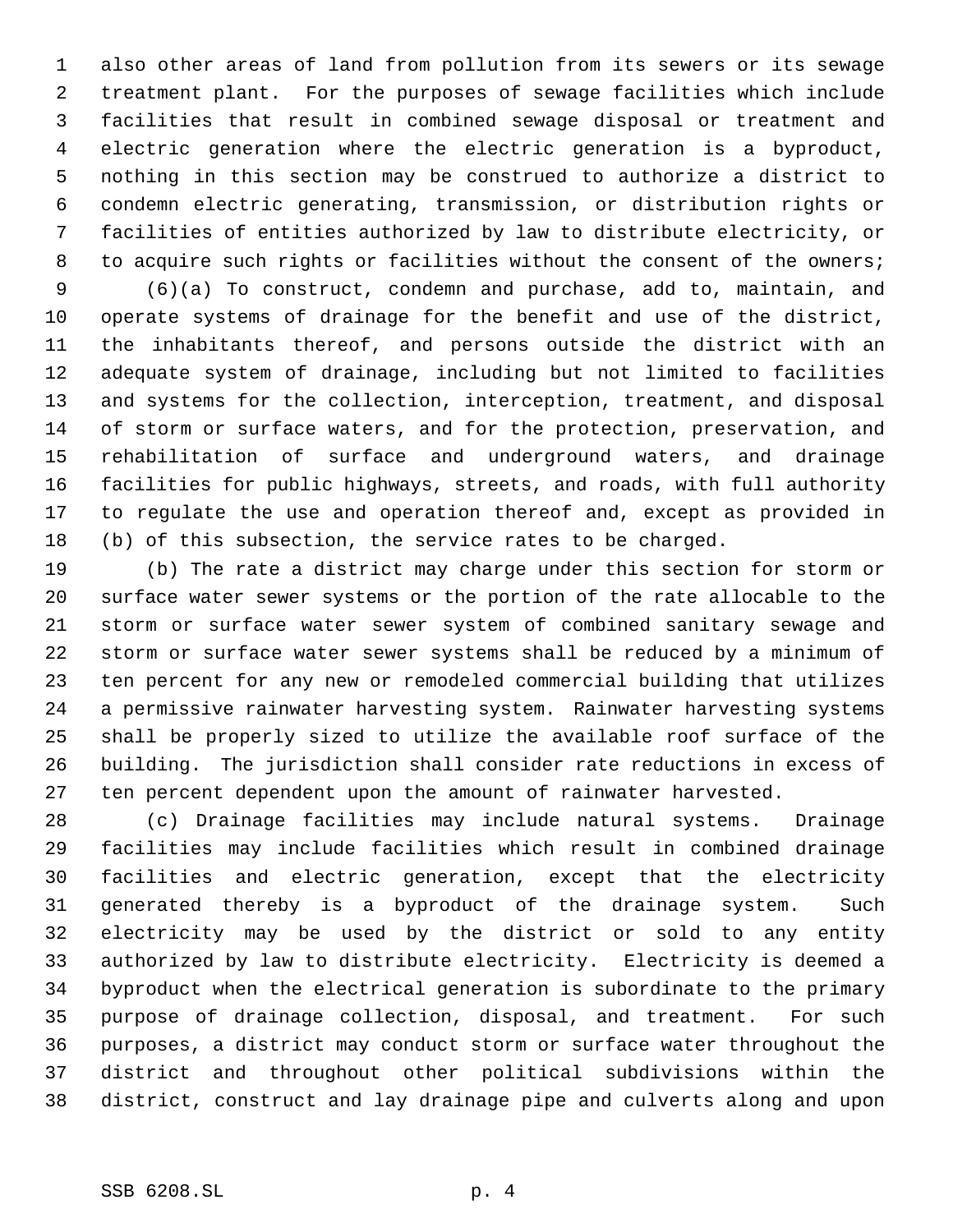public highways, roads, and streets, within and without the district, and condemn and purchase or acquire land and rights of way necessary for such drainage systems. A district may provide or erect facilities and improvements for the treatment and disposal of storm or surface water within or without the district, and may acquire, by purchase or condemnation, properties or privileges necessary to be had to protect any lakes, rivers, or watercourses and also other areas of land from pollution from storm or surface waters. For the purposes of drainage facilities which include facilities that also generate electricity as a byproduct, nothing in this section may be construed to authorize a district to condemn electric generating, transmission, or distribution rights or facilities of entities authorized by law to distribute electricity, or to acquire such rights or facilities without the 14 consent of the owners;

 (7) To construct, condemn, acquire, and own buildings and other necessary district facilities;

 (8) To compel all property owners within the district located within an area served by the district's system of sewers to connect their private drain and sewer systems with the district's system under such penalty as the commissioners shall prescribe by resolution. The district may for such purpose enter upon private property and connect the private drains or sewers with the district system and the cost thereof shall be charged against the property owner and shall be a lien upon property served;

 (9) Where a district contains within its borders, abuts, or is located adjacent to any lake, stream, ground water as defined by RCW 90.44.035, or other waterway within the state of Washington, to provide for the reduction, minimization, or elimination of pollutants from those waters in accordance with the district's comprehensive plan, and to issue general obligation bonds, revenue bonds, local improvement district bonds, or utility local improvement bonds for the purpose of paying all or any part of the cost of reducing, minimizing, or eliminating the pollutants from these waters;

 (10) Subject to subsection (6) of this section, to fix rates and charges for water, sewer, and drain service supplied and to charge property owners seeking to connect to the district's systems, as a condition to granting the right to so connect, in addition to the cost of the connection, such reasonable connection charge as the board of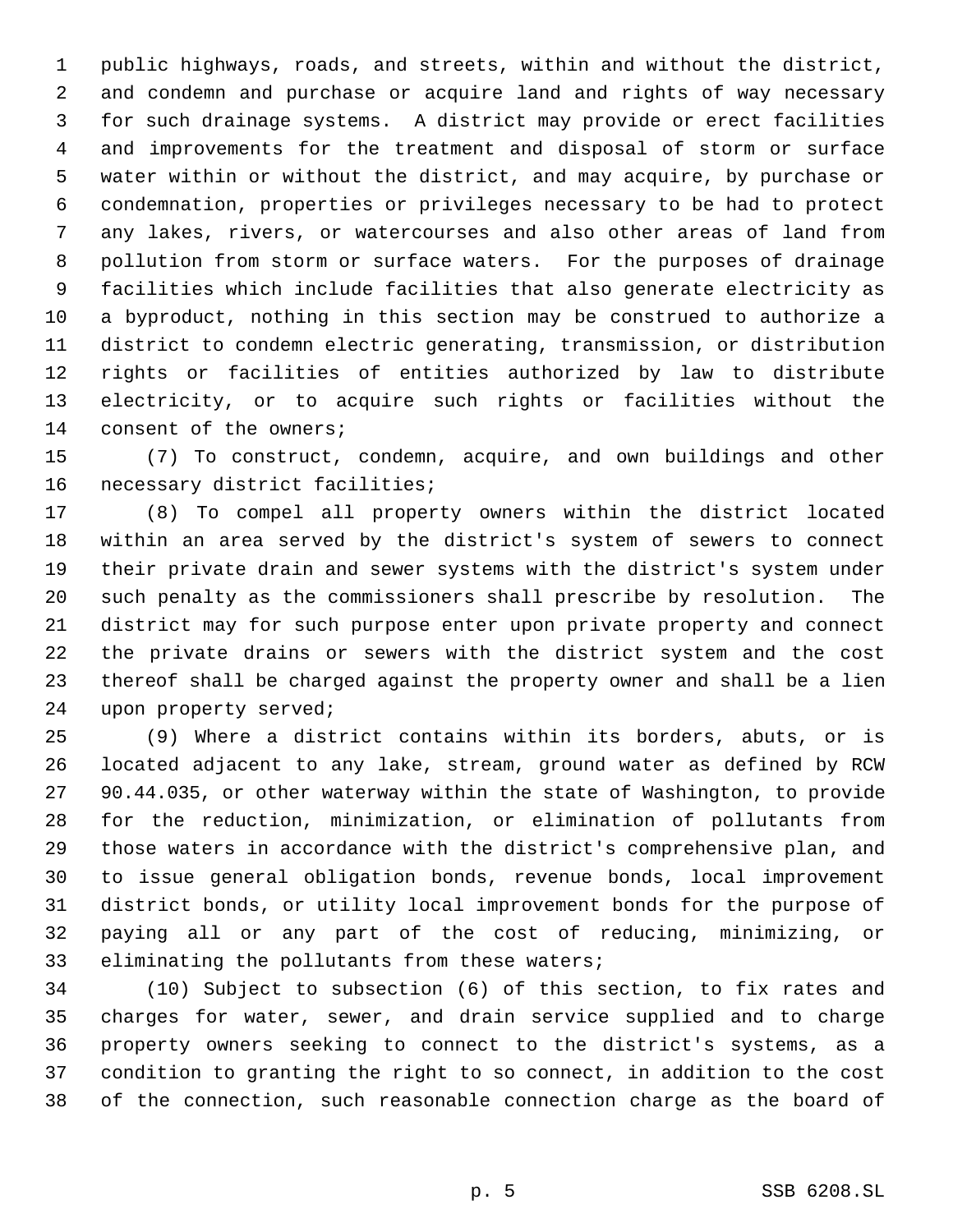commissioners shall determine to be proper in order that those property owners shall bear their equitable share of the cost of the system. For the purposes of calculating a connection charge, the board of commissioners shall determine the pro rata share of the cost of existing facilities and facilities planned for construction within the next ten years and contained in an adopted comprehensive plan and other costs borne by the district which are directly attributable to the improvements required by property owners seeking to connect to the system. The cost of existing facilities shall not include those portions of the system which have been donated or which have been paid for by grants. The connection charge may include interest charges applied from the date of construction of the system until the connection, or for a period not to exceed ten years, whichever is shorter, at a rate commensurate with the rate of interest applicable to the district at the time of construction or major rehabilitation of the system, or at the time of installation of the lines to which the 17 property owner is seeking to connect. In lieu of requiring the installation of permanent local facilities not planned for construction by the district, a district may permit connection to the water and/or sewer systems through temporary facilities installed at the property owner's expense, provided the property owner pays a connection charge consistent with the provisions of this chapter and agrees, in the 23 future, to connect to permanent facilities when they are installed; or 24 a district may permit connection to the water and/or sewer systems through temporary facilities and collect from property owners so connecting a proportionate share of the estimated cost of future local 27 facilities needed to serve the property, as determined by the district. The amount collected, including interest at a rate commensurate with the rate of interest applicable to the district at the time of construction of the temporary facilities, shall be held for contribution to the construction of the permanent local facilities by other developers or the district. The amount collected shall be deemed full satisfaction of the proportionate share of the actual cost of construction of the permanent local facilities. If the permanent local 35 facilities are not constructed within fifteen years of the date of payment, the amount collected, including any accrued interest, shall be 37 returned to the property owner, according to the records of the county auditor on the date of return. If the amount collected is returned to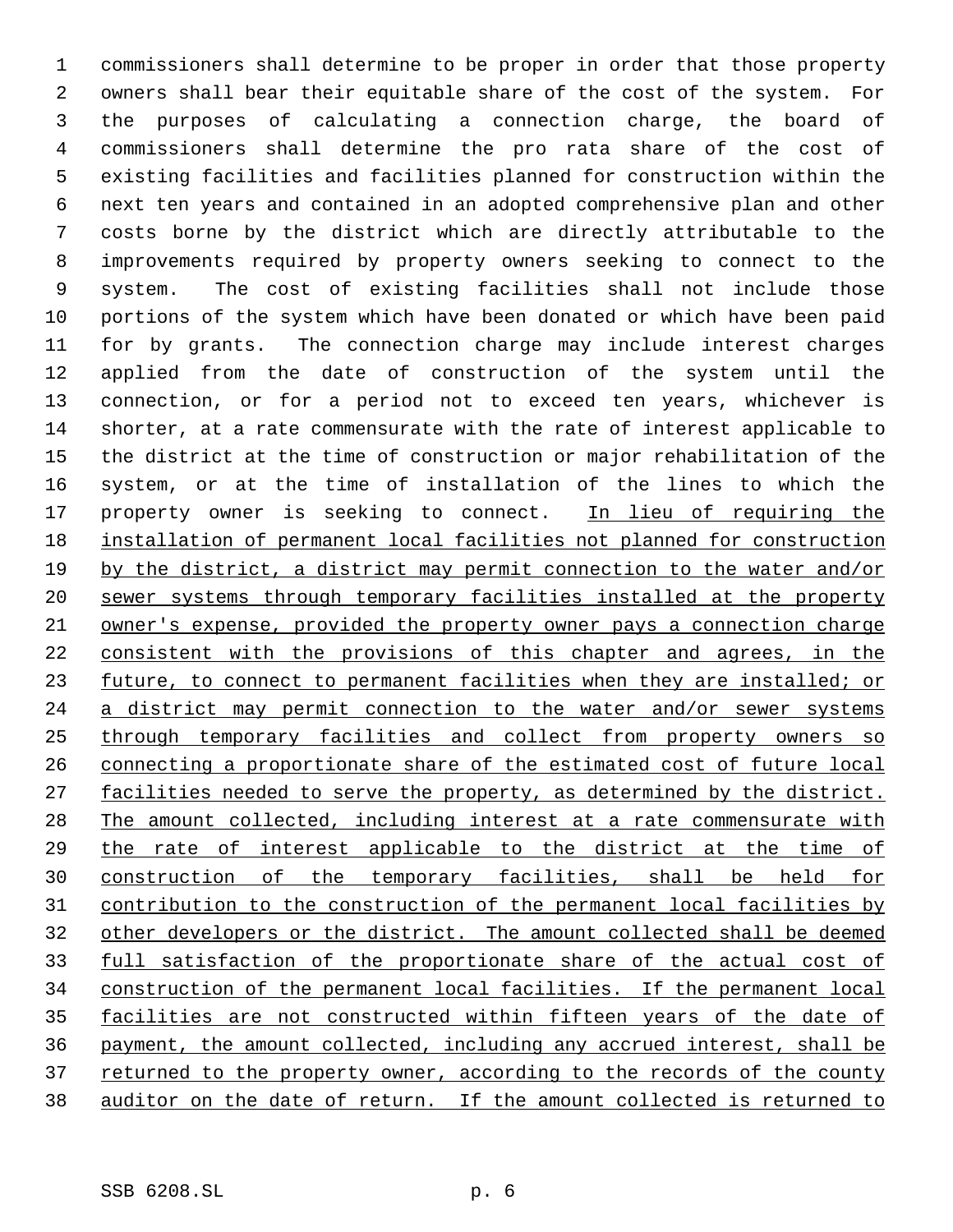the property owner, and permanent local facilities capable of serving 2 the property are constructed thereafter, the property owner at the time 3 of construction of such permanent local facilities shall pay a 4 proportionate share of the cost of such permanent local facilities, in addition to reasonable connection charges and other charges authorized by this section. A district may permit payment of the cost of connection and the reasonable connection charge to be paid with interest in installments over a period not exceeding fifteen years. The county treasurer may charge and collect a fee of three dollars for each year for the treasurer's services. Those fees shall be a charge to be included as part of each annual installment, and shall be credited to the county current expense fund by the county treasurer. Revenues from connection charges excluding permit fees are to be considered payments in aid of construction as defined by department of revenue rule. Rates or charges for on-site inspection and maintenance services may not be imposed under this chapter on the development, construction, or reconstruction of property.

 Before adopting on-site inspection and maintenance utility services, or incorporating residences into an on-site inspection and maintenance or sewer utility under this chapter, notification must be provided, prior to the applicable public hearing, to all residences within the proposed service area that have on-site systems permitted by the local health officer. The notice must clearly state that the residence is within the proposed service area and must provide information on estimated rates or charges that may be imposed for the service.

 A water-sewer district shall not provide on-site sewage system inspection, pumping services, or other maintenance or repair services under this section using water-sewer district employees unless the on- site system is connected by a publicly owned collection system to the water-sewer district's sewerage system, and the on-site system represents the first step in the sewage disposal process.

 Except as otherwise provided in RCW 90.03.525, any public entity and public property, including the state of Washington and state property, shall be subject to rates and charges for sewer, water, storm water control, drainage, and street lighting facilities to the same extent private persons and private property are subject to those rates